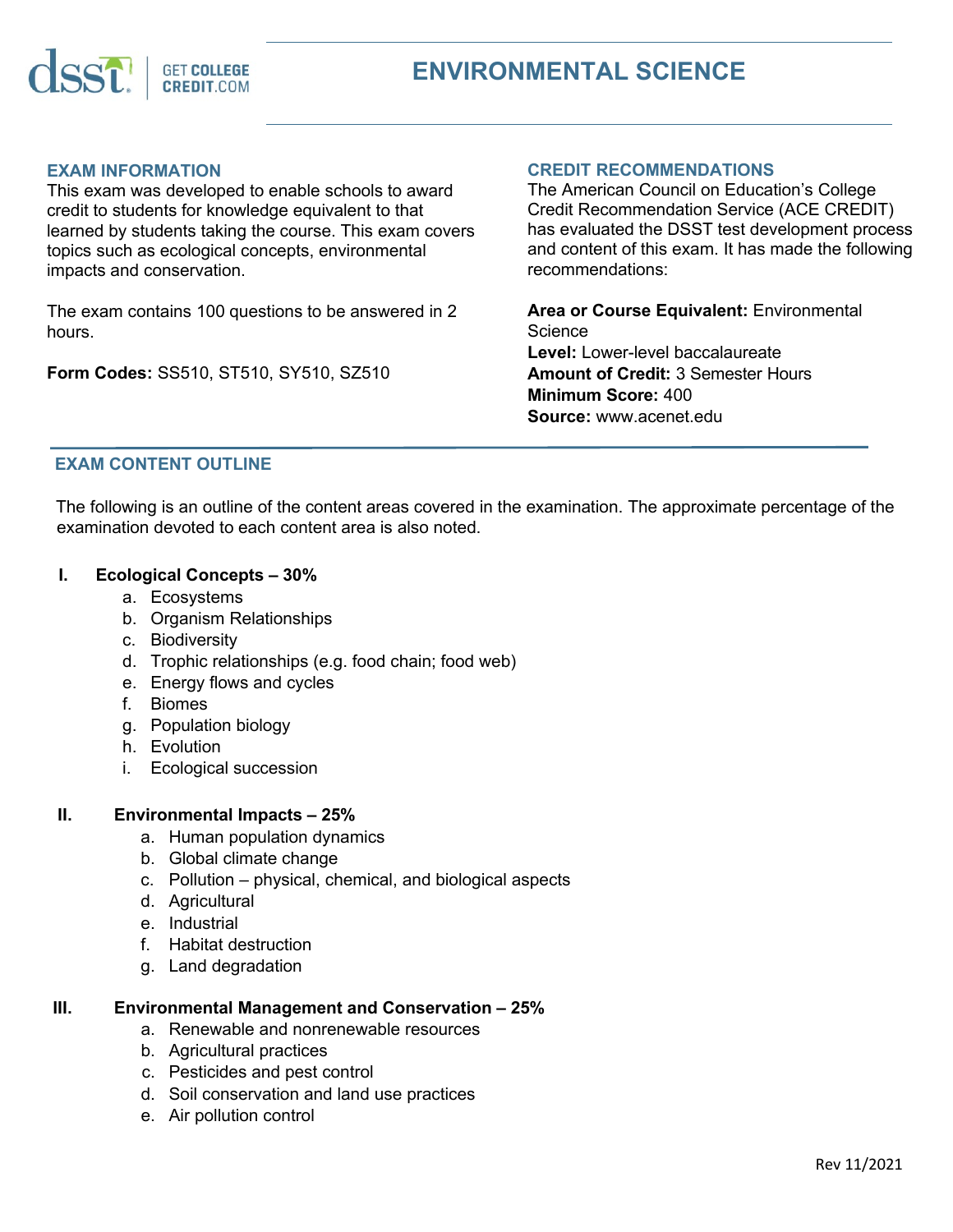- f. Water quality and supply
- g. Wastewater treatment
- h. Solid and hazardous waste
- i. Environmental risk assessment and hazards

# **IV. Social Processes and the Environment – 20%**

- a. Environmental justice
- b. Policy, planning and decision making
- c. Global environmental governance
- d. Differing culture and societal values

#### **REFERENCES**

Below is a list of reference publications that were either used as a reference to create the exam, or were used as textbooks in college courses of the same or similar title at the time the test was developed. You may reference either the current edition of these titles or textbooks currently used at a local college or university for the same class title. It is recommended that you reference more than one textbook on the topics outlined in this fact sheet.

You should begin by checking textbook content against the content outline provided before selecting textbooks that cover the test content from which to study.

Sources for study material are suggested but not limited to the following:

- 1. Withgott, Jay H; Laposata, Matthew. (2019). Essential Environment: The Science Behind the Stories, 6<sup>th</sup> Edition. Pearson.
- 2. Spoolman, Scott; Miller, Tyler G. (2021). Living in the Environment, 20<sup>th</sup> Edition. Cengage Learning.
- 3. Begon, Michael; Townsend, Colin R; Harper, John L. Ecology: From Individuals to Ecosystems, 4<sup>th</sup> Edition. Wiley
- 4. Field, Barry C. (2016). Natural Resource Economics: An Introduction, 3<sup>rd</sup> Edition. Waveland Press
- 5. Hintz, John; Moore, Sarah A; Robbins, Paul. Environment and Society: A Critical Introduction, 2<sup>nd</sup> Edition. Wiley-Blackwell.

## **SAMPLE QUESTIONS**

All test questions are in a multiple-choice format, with one correct answer and three incorrect options. The following are samples of the types of questions that may appear on the exam.

- 1. The primary factor that determines the location and kind of biomes is
	- a. climate.
	- b. soil.
	- c. altitude.
	- d. latitude.
- 2. The oceans play a key role in the recycling of carbon and oxygen because of the productivity of a. fish.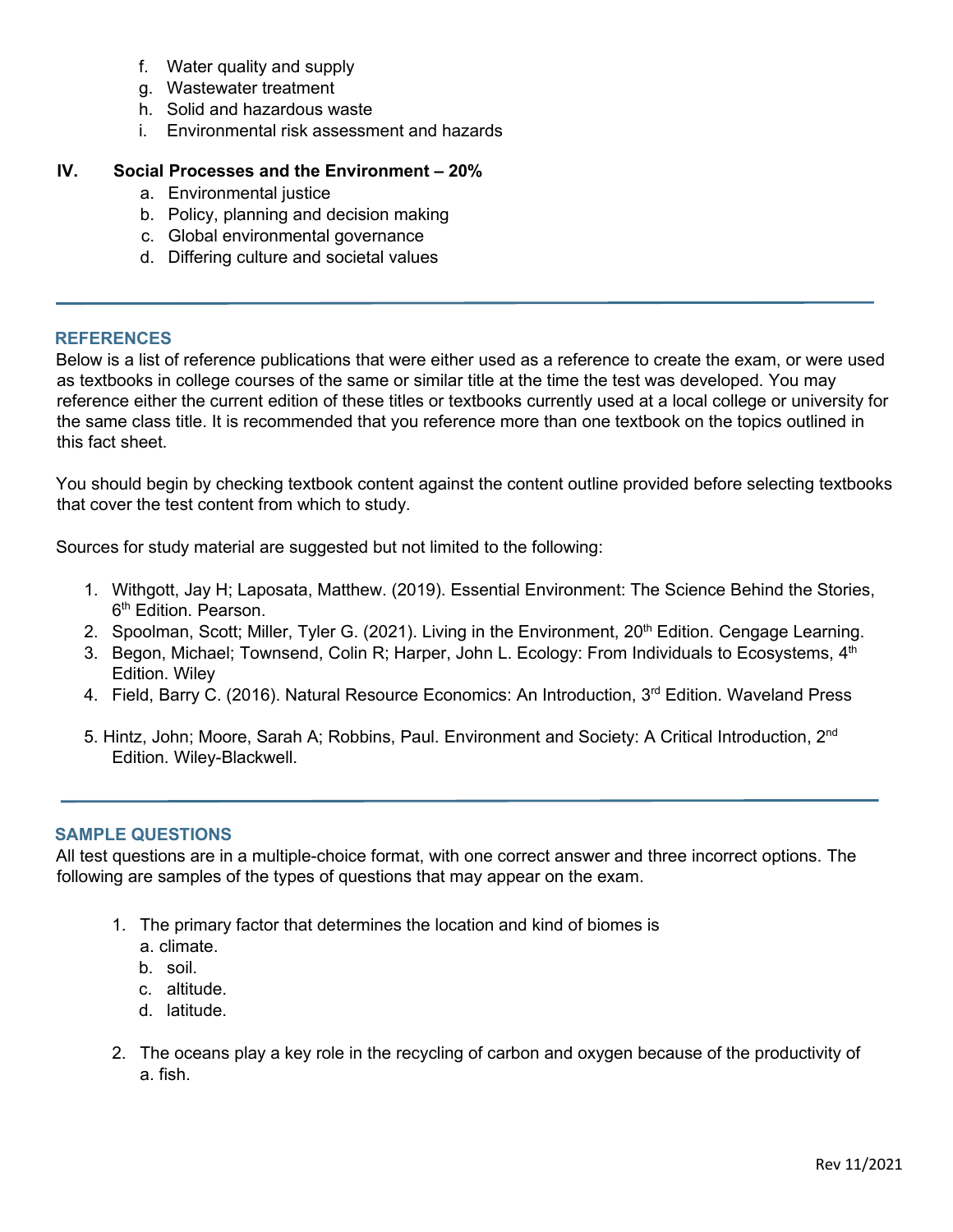- b. marine mammals.
- c. Phytoplankton.
- d. Zooplankton.
- 3. Early human populations increased rapidly with the widespread adoption of which of the following practices?
	- a. Hunting
	- b. Fishing
	- c. Farming
	- d. Herding
- 4. Concentrations of carbon dioxide, infrared energy, methane, and water vapor are major contributing factors to
	- a. thermal air inversion.
	- b. the greenhouse effect.
	- c. urban smog.
	- d. acid rain.
- 5. Catalytic converters are used to remove chemicals that contribute to
	- a. lead poisoning.
	- b. carbon dioxide asphyxiation.
	- c. photochemical smog.
	- d. chlorofluorocarbon (CFC) pollution.
- 6. Which of the following countries, with a total fertility rate of less than 2.0, is said to be at "zero population growth"?
	- a. Thailand
	- b. India
	- c. Zimbabwe
	- d. Sweden
- 7. An oak tree is an example of which of the following?
	- a. Primary producer
	- b. Primary consumer
	- c. Secondary consumer
	- d. Decomposer
- 8. Incomplete combustion in automobile engines releases which of the following into the atmosphere?
	- a. Radon
	- b. Carbon tetrachloride
	- c. Asbestos
	- d. Hydrocarbons